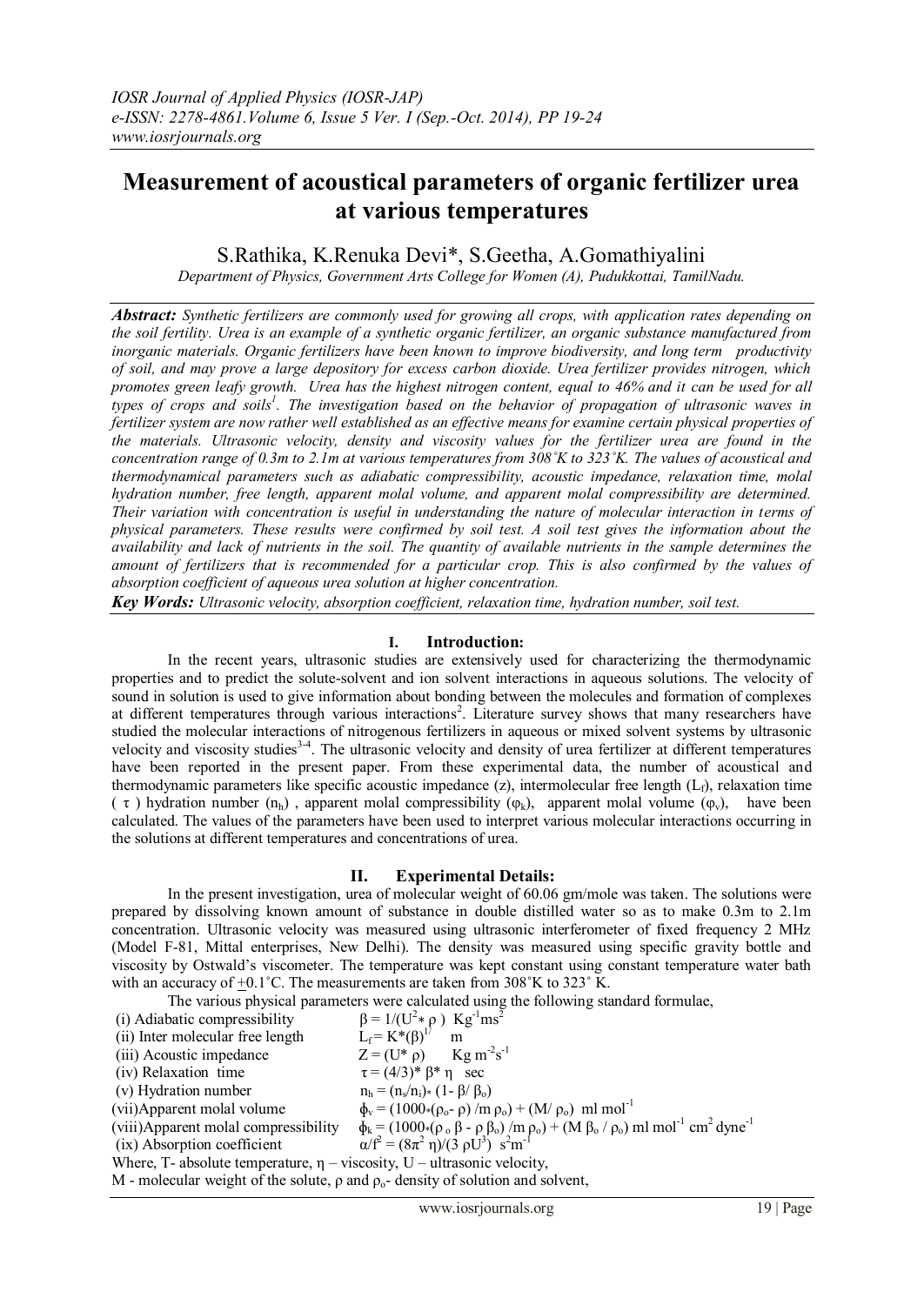$n_s$  and  $n_i$  – number of moles of a solvent and solute in the solution.  $β$  and  $β_0$  – are the adiabatic compressibility of solution and solvent.

#### **III. Results and discussions**

Acoustical parameters such as adiabatic compressibility, intermolecular free length, relaxation time, acoustic impedance and hydration number were calculated for various concentrations of aqueous urea solution and tabulated in table 1. The ultrasonic velocity of aqueous solution of urea increases with increase in concentration as well as with temperature is shown in figure (1). The increasing value of density and viscosity shows that there is strong attraction between solute and solvent molecules. The decrease in values of density and viscosity with increase in temperature shows decrease in intermolecular forces due to increasing thermal energy of the system<sup>5</sup>.

 Adiabatic compressibility decreases generally with increase in concentration and temperature, because this depends on electron donor and acceptor capacity. Water is polar solvent when urea is added, the association of solute and solvent molecules occurs resulting in close packing of molecules. The decreased values of adiabatic compressibility indicate strong intermolecular association between urea and water molecules. The compressibility of a solvent is higher than that of a solution and decreases with increase in concentration of the solution is observed from figure (2).

 Free length is the average distance between the surfaces of two neighbouring molecules, which is called intermolecular free length<sup>6</sup>. Free length decreases with increase in concentration but increase in the rise of temperature indicating dissociation of intermolecular forces due to increase in the thermal energy of the system which causes increase in volume expansion. The decrease in free length with increase in concentration is shown in figure (3). It indicates that there is significant interaction between solute and solvent molecules.

 From the figure (4) it is evident that acoustic impendence values increase with increase in concentration of urea at all temperatures. This is found to be agreement with the theoretical requirements as the values of velocity and density both increase with increase of concentration of solute. The increase in impedance values also supports to the effective solute-solvent interactions.

 The interaction between the solute and the solvent molecules is referred to as hydration. The positive values of hydration number increase as appreciable solvation of solutes. This also suggests that compressibility of the solutions will be less than that of the solvent. As a result, the solutes will gain mobility and have more probability of contacting the solvent molecules. The decreasing values of hydration number which indicate the increase in solute-solvent molecules and vice versa is noted at 308˚ K and is shown in fig (5). But at other temperatures the hydration number raises to a maximum at 0.6 mole and there after decreases with concentration. Such a decrease in hydration number values with increase of molality of the solute concentration leading to the reduction in the electrostriction<sup>7</sup>. The decreasing values of hydration number with the temperature indicates structure breaking tendency due to higher thermal energy over interaction energy. The same behaviour is also found in this case of apparent molal volume.

 The apparent molal volume is positive at all concentrations and temperature is shown in fig (7). This behaviour supports that there is strong ion-ion interaction occurring in urea solution<sup>8</sup>. Apparent molal compressibility values are negative at all concentrations is shown in fig (8). It indicates the ionic interaction occurring in the solution. The same supported by decreasing in adiabatic compressibility with concentrations and temperatures.

 The variation of relaxation time with concentration is shown in fig. (6). The absorption coefficient shows a similar trend to the relaxation time is shown in fig (9). This is due to a modification in the nature of the molecular interaction.

 In soil test report, the value of nitrogen presented in the native soil is 84.0 Kilo/Acre. The value shows low phosphorous content in the soil at 0.6 mole of urea solution, the nitrogen and potassium content is increased as 140 and 460 k/Acre. It has been seen from table 2, that at higher concentrations of urea the macro nutrient (Phosphorous) and micronutrient (Magnesium) are found to be decreased. Phosphorous plays a prominent role in photosynthesis, early bud and seed formation. Magnesium aids chlorophyll formation, phosphorus metabolism and helps to regulate uptake of other nutrients, so higher concentration of urea supplement to the soil must be avoided..

### **IV. Conclusion**

From the present study it is observed that urea behaves as a structure breaker for the clusters in water. The molecular structure of urea is such that it cannot fit into a group of intermolecularly hydrogen bonded water molecule. Being debarred from this state, it enters the dense water and dilutes this latter state. From the soil test report, it is found that the level of macronutrients decreases at higher concentration of urea. So the higher concentrations of urea supplement to the soil must be avoided. This also confirmed by the absorption coefficient values of aqueous urea solution at higher concentration.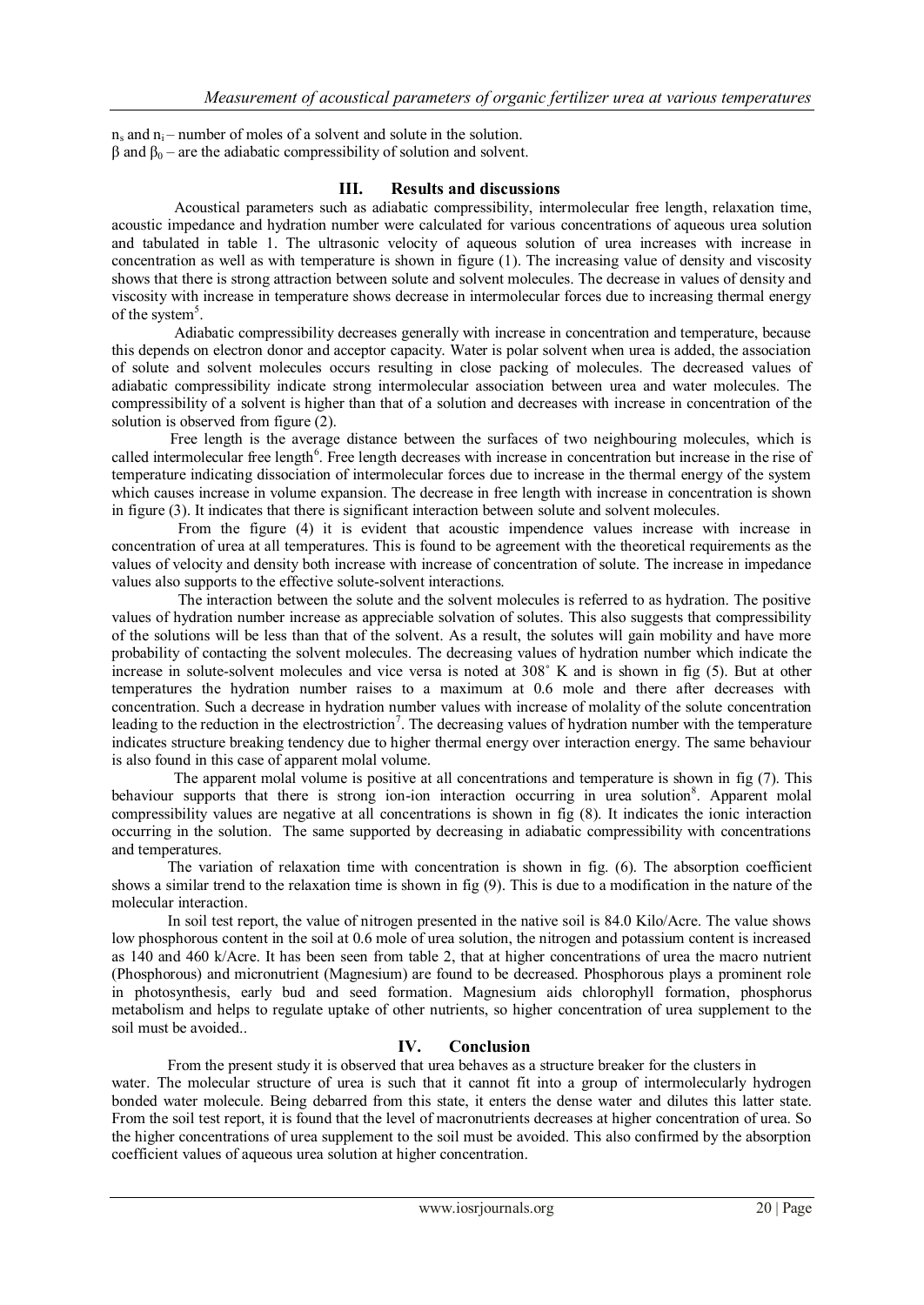Table 1: Values of velocity, adiabatic compressibility, free length, acoustic impedance, absorption coefficient, hydration number, apparent molal volume, apparent molal compressibility, relaxation time of urea solution at different temperatures

| Con<br>(m)    | U<br>(m/s) | $\begin{array}{c}\beta\\(10^{-10}\\Kg^{-1}ms^{-2})\end{array}$ | $\frac{L_{f}}{\left(10^{-10}\right.}$ | $\frac{z}{(Kg m^{-2}s^{-1})}$ | $\alpha/f^2$<br>$(s^2m^{-1})$ | $n_h$  | $\phi_{v}$<br>$(ml mol-1)$ | $\phi_k(10^{-8})$<br>$m$ lmol <sup>-1</sup> cm <sup>2</sup> | $\tau$ <sub>(10<sup>-12</sup>s)</sub> |  |  |
|---------------|------------|----------------------------------------------------------------|---------------------------------------|-------------------------------|-------------------------------|--------|----------------------------|-------------------------------------------------------------|---------------------------------------|--|--|
|               |            |                                                                | m)                                    |                               |                               |        |                            | $dyne^{-1}$                                                 |                                       |  |  |
| 308°K         |            |                                                                |                                       |                               |                               |        |                            |                                                             |                                       |  |  |
| 0.3           | 1524       | 4.3017                                                         | 0.4148                                | 1.5253                        | 5.4599                        | 4.1458 | 37.4950                    | $-4.2927$                                                   | 4.2198                                |  |  |
| 0.6           | 1533       | 4.2105                                                         | 0.4103                                | 1.5492                        | 5.4341                        | 3.9887 | 32.7092                    | $-4.3788$                                                   | 4.2235                                |  |  |
| 0.9           | 1548       | 4.1166                                                         | 0.4057                                | 1.5692                        | 5.2273                        | 3.9757 | 38.4453                    | $-4.1161$                                                   | 4.1036                                |  |  |
| 1.2           | 1549       | 4.1074                                                         | 0.4053                                | 1.5717                        | 4.9975                        | 3.0783 | 43.1431                    | $-3.1979$                                                   | 3.9247                                |  |  |
| 1.5           | 1553       | 4.0673                                                         | 0.4033                                | 1.5831                        | 4.9302                        | 2.7998 | 43.4266                    | $-2.9646$                                                   | 3.8819                                |  |  |
| 1.8           | 1566       | 3.9752                                                         | 0.3987                                | 1.6063                        | 4.9797                        | 2.9770 | 42.6449                    | $-3.1392$                                                   | 3.9527                                |  |  |
| 2.1           | 1568       | 3.9583                                                         | 0.3979                                | 1.6111                        | 5.0019                        | 2.6544 | 44.3922                    | $-2.8069$                                                   | 3.9774                                |  |  |
| $313^\circ K$ |            |                                                                |                                       |                               |                               |        |                            |                                                             |                                       |  |  |
| 0.3           | 1525       | 4.3149                                                         | 0.4216                                | 1.5197                        | 4.6540                        | 1.7293 | 46.1313                    | $-2.0076$                                                   | 3.5983                                |  |  |
| 0.6           | 1544       | 4.1731                                                         | 0.4146                                | 1.5519                        | 4.5978                        | 3.8209 | 38.8056                    | $-3.9978$                                                   | 3.6000                                |  |  |
| 0.9           | 1549       | 4.1286                                                         | 0.4124                                | 1.5636                        | 4.5915                        | 3.1666 | 41.2353                    | $-3.3689$                                                   | 3.6058                                |  |  |
| 1.2           | 1552       | 4.0970                                                         | 0.4108                                | 1.5726                        | 4.2206                        | 2.7044 | 42.8212                    | $-2.9303$                                                   | 3.3218                                |  |  |
| 1.5           | 1554       | 4.0743                                                         | 0.4097                                | 1.5794                        | 4.7502                        | 2.3529 | 44.3294                    | $-2.5837$                                                   | 3.7434                                |  |  |
| 1.8           | 1568       | 3.9810                                                         | 0.4050                                | 1.6019                        | 4.7268                        | 2.6092 | 44.0489                    | $-2.8007$                                                   | 3.7586                                |  |  |
| 2.1           | 1570       | 3.9682                                                         | 0.4043                                | 1.6051                        | 4.1647                        | 2.3129 | 46.0717                    | $-2.4757$                                                   | 3.3141                                |  |  |
|               |            |                                                                |                                       | $318^\circ K$                 |                               |        |                            |                                                             |                                       |  |  |
| 0.3           | 1532       | 4.2893                                                         | 0.4235                                | 1.5217                        | 4.2236                        | 1.0327 | 50.3273                    | $-1.2600$                                                   | 3.2813                                |  |  |
| 0.6           | 1548       | 4.1589                                                         | 0.4170                                | 1.5532                        | 4.1571                        | 3.2633 | 38.5138                    | $-3.5347$                                                   | 3.2634                                |  |  |
| 0.9           | 1552       | 4.1266                                                         | 0.4154                                | 1.5614                        | 4.1435                        | 2.6297 | 42.9109                    | $-2.8438$                                                   | 3.2611                                |  |  |
| 1.2           | 1556       | 4.0891                                                         | 0.4135                                | 1.5716                        | 4.2454                        | 2.3664 | 43.9830                    | $-2.5892$                                                   | 3.3499                                |  |  |
| 1.5           | 1560       | 4.0629                                                         | 0.4122                                | 1.5777                        | 4.1812                        | 2.1144 | 46.4251                    | $-2.2844$                                                   | 3.3077                                |  |  |
| 1.8           | 1569       | 3.9879                                                         | 0.4083                                | 1.5981                        | 4.2239                        | 2.2884 | 44.7403                    | $-2.4947$                                                   | 3.3599                                |  |  |
| 2.1           | 1572       | 3.9708                                                         | 0.4075                                | 1.6019                        | 4.2204                        | 2.0640 | 46.7877                    | $-2.2288$                                                   | 3.3645                                |  |  |
|               |            |                                                                |                                       | 323 °K                        |                               |        |                            |                                                             |                                       |  |  |
| 0.3           | 1534       | 4.2803                                                         | 0.4261                                | 1.5230                        | 4.1612                        | 1.1067 | 43.0839                    | $-1.5467$                                                   | 3.2354                                |  |  |
| 0.6           | 1552       | 4.1588                                                         | 0.4201                                | 1.5492                        | 3.9978                        | 3.1148 | 34.9244                    | $-3.1651$                                                   | 3.1465                                |  |  |
| 0.9           | 1553       | 4.1458                                                         | 0.4194                                | 1.5531                        | 3.7780                        | 2.2605 | 40.5541                    | $-2.3422$                                                   | 2.9746                                |  |  |
| 1.2           | 1560       | 4.0862                                                         | 0.4164                                | 1.5687                        | 4.0650                        | 2.3235 | 49.8320                    | $-2.4448$                                                   | 3.2158                                |  |  |
| 1.5           | 1564       | 4.0507                                                         | 0.4146                                | 1.5784                        | 3.8231                        | 2.1587 | 45.0566                    | $-2.2946$                                                   | 3.0322                                |  |  |
| 1.8           | 1572       | 3.9922                                                         | 0.4116                                | 1.5934                        | 4.0053                        | 2.2102 | 43.5975                    | $-2.3386$                                                   | 3.1929                                |  |  |
| 2.1           | 1577       | 3.9555                                                         | 0.4097                                | 1.6031                        | 4.1563                        | 2.1158 | 45.8403                    | $-2.2375$                                                   | 3.3230                                |  |  |

|  |  |  |  | Table 2: Soil test report for native and fertilized soil |  |
|--|--|--|--|----------------------------------------------------------|--|
|  |  |  |  |                                                          |  |

|              | Nature of         |     | Macronutrients |     | Micronutrients |       |       |       |  |  |
|--------------|-------------------|-----|----------------|-----|----------------|-------|-------|-------|--|--|
| S. No.       | the soil          |     |                | A   | Fe             | Mn    | Zn    | ∪u    |  |  |
| .,           | Native soil       | 84  | 2.0            | 400 | 9.248          | 8.318 | 0.590 | 0.866 |  |  |
| $\sim$<br>۷. | Urea<br>$(0.6)$ m | 133 | 2.25           | 435 | 10.38          | 7.538 | 0.708 | 0.970 |  |  |
| J.           | Urea<br>$(2.1)$ m | 140 | 1.25           | 460 | 10.64          | 6.922 | 0.624 | 1.038 |  |  |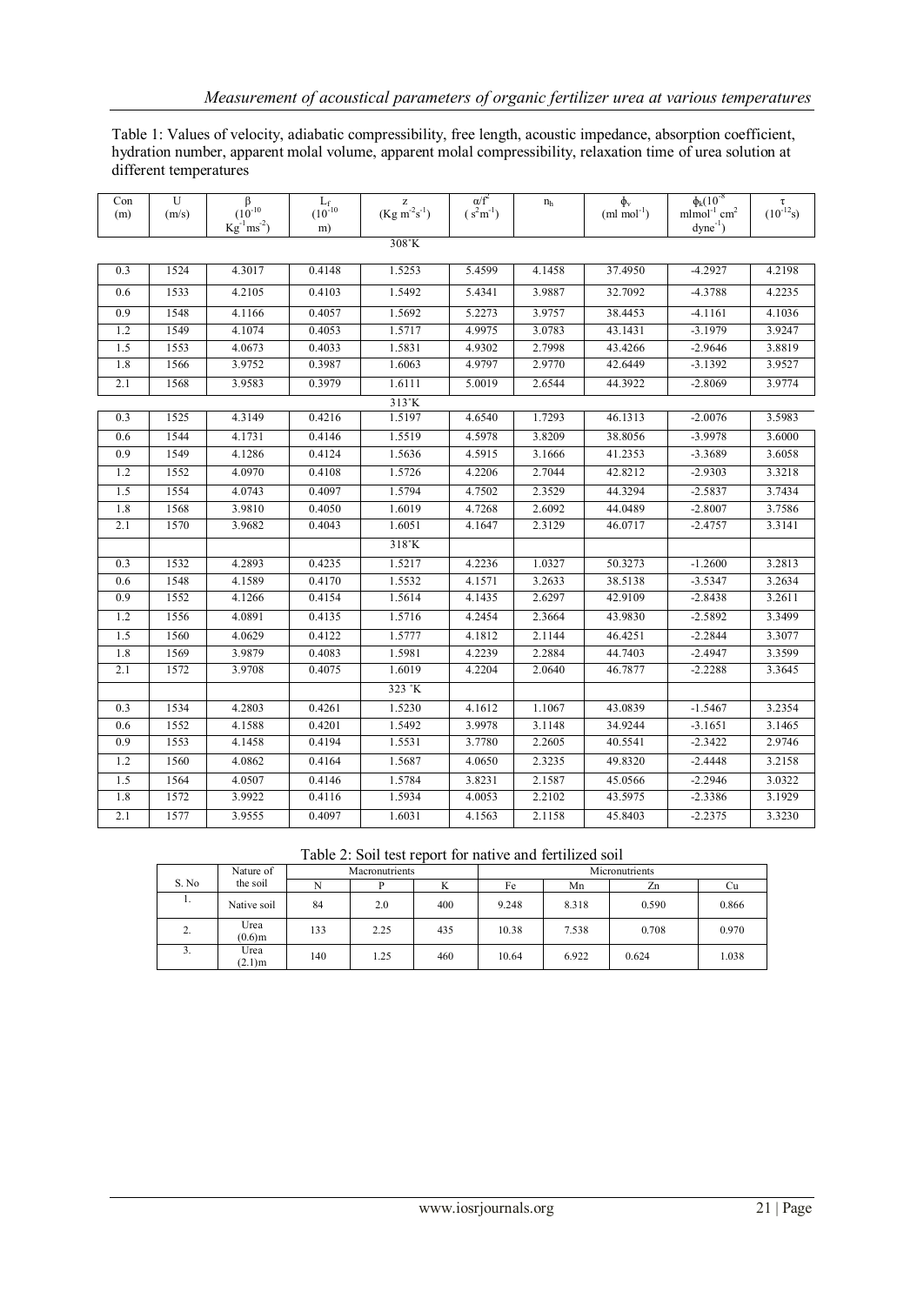

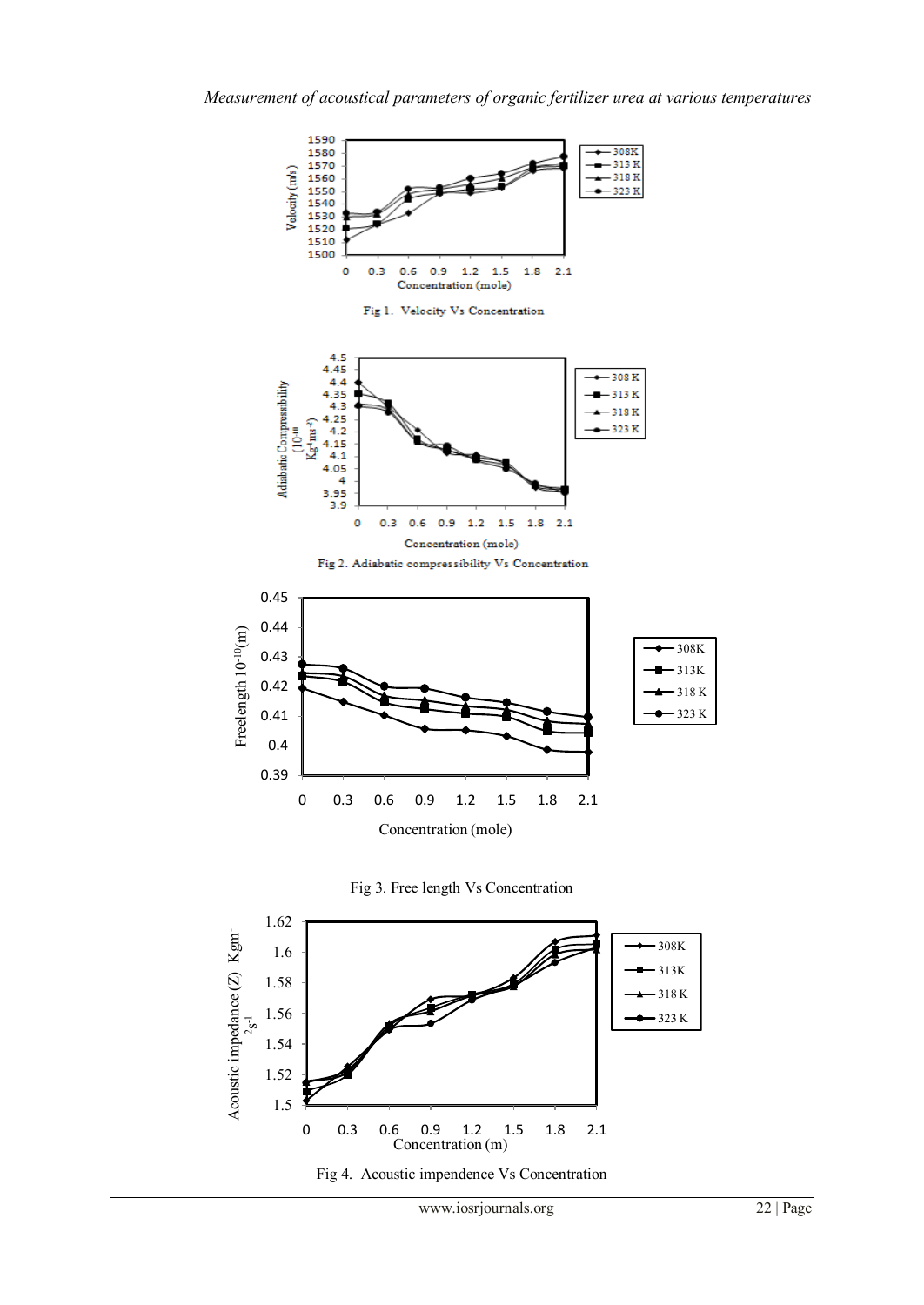

Fig 6. Relaxation time Vs Concentration



Fig .7 Apparent molal volume Vs Concentration